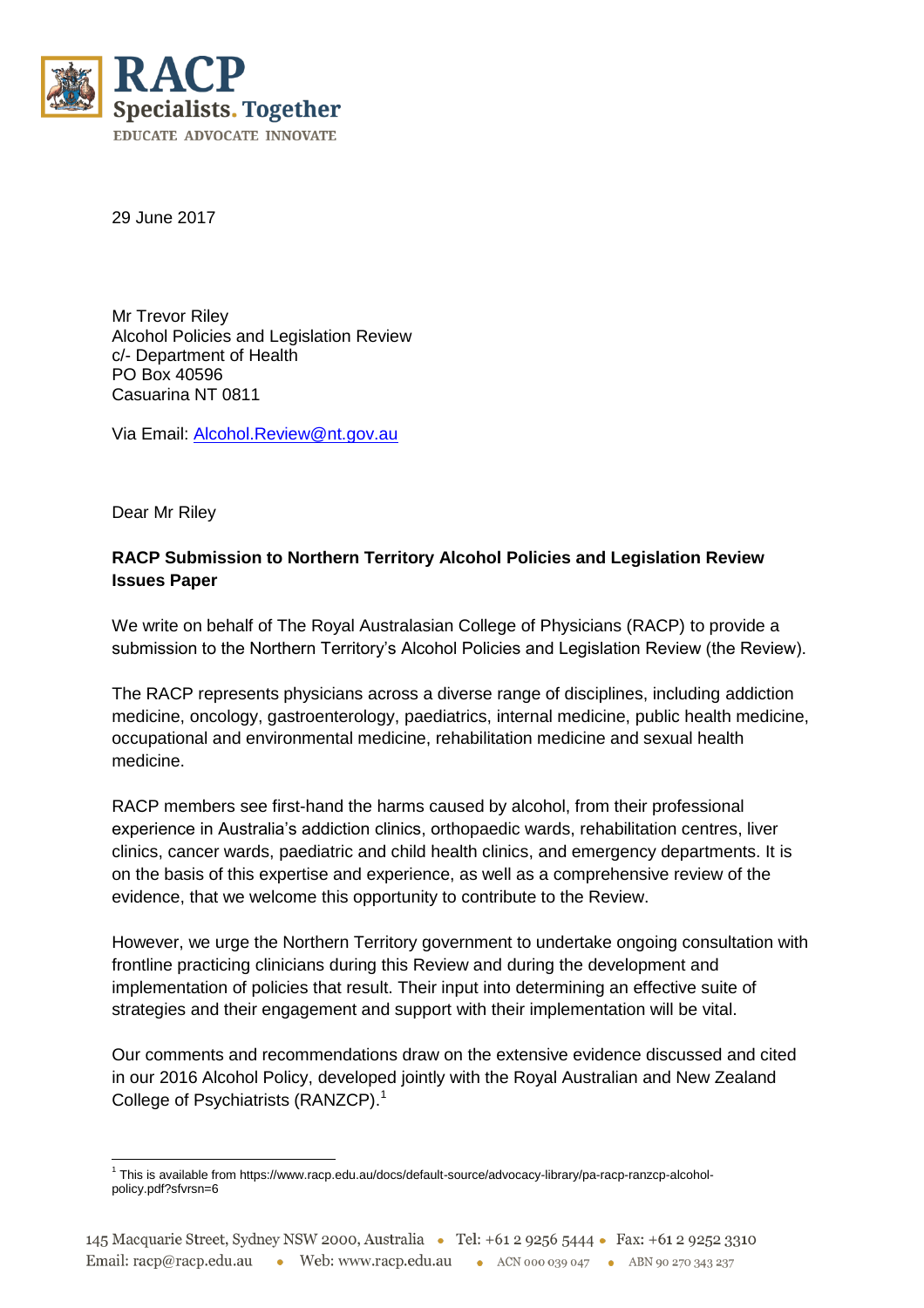Our submission focuses on the following questions highlighted in the Issues Paper:

- The role of local and regional alcohol management plans;
- Approaches to reducing demand for alcohol that should be considered in addition to those already adopted by the NT, and recommended approaches for changing the drinking culture. (These issues will be considered together given the relevant measures are complementary).
- The additional approaches needed to reduce alcohol-related harms through managing density restrictions on alcohol outlets.
- Any other approaches to reducing the harms of alcohol that should be considered in addition to those already adopted by the NT.

# **Local and regional alcohol management plans**

The RACP supports a continuing role for local and regional alcohol management plans (AMPs).

A recent review of studies on the effectiveness of AMPs concluded that, while the evidence was still limited, if the AMPs were locally driven and owned the outcomes were stronger and more sustainable. The weaknesses of AMPs were most evident where their coverage had been narrowed to address primarily supply issues without complementary demand and harm-reduction measures; where there had been a lack of clarity in the roles and responsibilities of communities and governments; and where there was a lack of support in nurturing local community leadership.<sup>2</sup>

Effective AMPs are not those programs that simply restrict the sale of alcohol. AMPs in Aboriginal and Torres Strait Islander communities have succeeded when they have been:

- Voluntarily introduced, driven, and led by the community and Aboriginal and Torres Strait Islander agencies;
- Comprehensive, including a range of activities and resources to support individuals and communities in making changes and building community capacity; and,
- Fully implemented.

Subject to these important caveats the RACP believes that AMPs continue to have an important role in reducing alcohol related harms in communities.

### **Demand reduction measures and changing the 'drinking' culture**

The RACP notes that the alcohol demand reduction measures currently in place in the Northern Territory include various forms of educational and counselling interventions (whether in schools, the criminal justice system or through the community), interventions targeted towards 'at risk' children via the NGO sector, and community-led initiatives implemented via AMPs.

 $\overline{\phantom{a}}$  $^2$  Smith K et al. Alcohol management plans and related alcohol reforms. Indigenous Justice Clearinghouse. Brief 16; October 2013.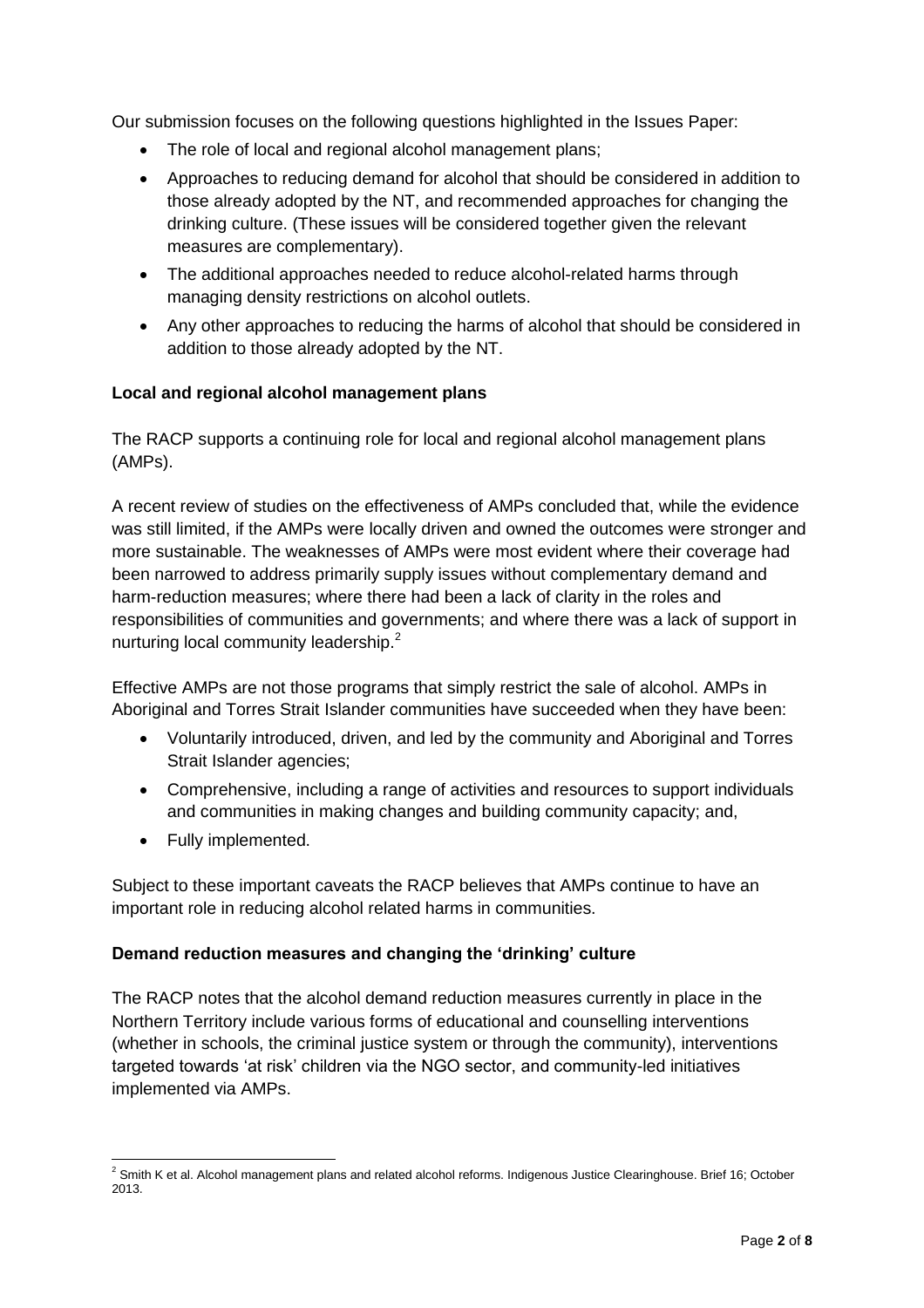All of these measures are of value and should continue. However the 'best buys' in public health interventions to reduce alcohol demand are pricing measures. There is a large body of evidence demonstrating the strong and direct relationship between alcohol price, consumption, and associated harms.<sup>3</sup>

The two forms these pricing-based measures can take (which are not mutually exclusive), are:

- moving to an underlying volumetric-based tax system for all alcoholic drinks, which would replace the existing Wine Equalisation Tax (WET) and abolish WET rebates; and
- legislating a minimum price per standard drink.

The RACP appreciates that the implementation of volumetric taxation is a matter for the Commonwealth Government. However the NT government should advocate for its introduction and work with the Commonwealth and other States and Territories on its design and implementation.

It is, however, within the capacity of the NT (and other State and Territory governments) to influence alcohol pricing through legislation for a minimum retail price per standard drink of alcohol. By setting a 'floor price' on alcoholic drinks, minimum pricing policies can have similar effects to volumetric taxation in reducing the availability of cheap alcohol and reducing alcohol consumption. This is particularly effective for hazardous drinkers who tend to buy the cheapest alcohol.

Minimum prices would also prevent the liquor industry from running promotions such as 'buy-one-get-one free' offers. While it has been argued that these minimum pricing policies are not well targeted and would also affect non-problem drinkers and low-income moderate drinkers, modelling suggests this policy would have little effect on these groups.<sup>4</sup> This policy would have greatest impact on high risk low-income drinkers, who are a group in need of intervention.<sup>5</sup>

The most extensively researched experience of minimum alcohol pricing is from British Columbia, Canada, where a 10 per cent increase in average minimum price for all alcoholic beverages was associated with reduced consumption of all alcoholic drinks by 3.4 per cent<sup>6</sup> and a reduction in wholly alcohol-attributable deaths by almost a third.<sup>7</sup>

 $\overline{\phantom{a}}$  $3$  Anderson P, Baumberg B 2006. Alcohol in Europe: a public health perspective. Report prepared for the European Commission. London: Institute for Alcohol Studies; Babor et al 2010. Alcohol: no ordinary commodity – Research and Public Policy, 2nd edn. Oxford: Oxford University Press; Cook PJ, Ostermann J, Sloan FA 2005, Are alcohol excise taxes good for us? Short- and long-term effects on mortality rates. Working Paper No. 11138. Cambridge MA: National Bureau of Economic Research; Grossman M et al. Effects of alcohol price policy on youth: a summary of economic research. J. Res. Adolesc 1994;4(2):347–364; Wagenaar AC, Salois MJ, Komro KA. Effects of beverage alcohol price and tax levels on drinking: a metaanalysis of 1003 estimates from 112 studies. Addiction 1994;104(2):179–190.

<sup>4</sup> Holmes J et al. Effects of minimum unit pricing for alcohol on different income and socioeconomic groups: a modelling study.

Lancet; 10 February 2014. http://dx.doi.org/10.1016/S0140-6736(13)62417-4.<br><sup>5</sup> Holmes J et al. Effects of minimum unit pricing for alcohol on different income and socioeconomic groups: a modelling study.

Lancet; 10 February 2014. http://dx.doi.org/10.1016/S0140-6736(13)62417-4.<br><sup>6</sup> Stockwell T, Auld MC, Zhao Z, Martin G. Does minimum pricing reduce alcohol consumption? The experience of a Canadian province. Addiction 2012;107(5):912–920. 7

Zhao J et al. The relationship between minimum alcohol prices, outlet densities and alcohol attributable deaths in British Columbia, 2002–09. Addiction 2013 Jun;108(6):1059–1069. doi:10.1111/add.12139. Epub 2013 Mar 21. Indirect evidence is also available from a study of Scotland's recent legislation which prohibits pricing promotions for alcoholic products. The legislation led to a 4 per cent decrease in wine sales and an 8.5 per cent drop in sales of pre-mixers compared to England and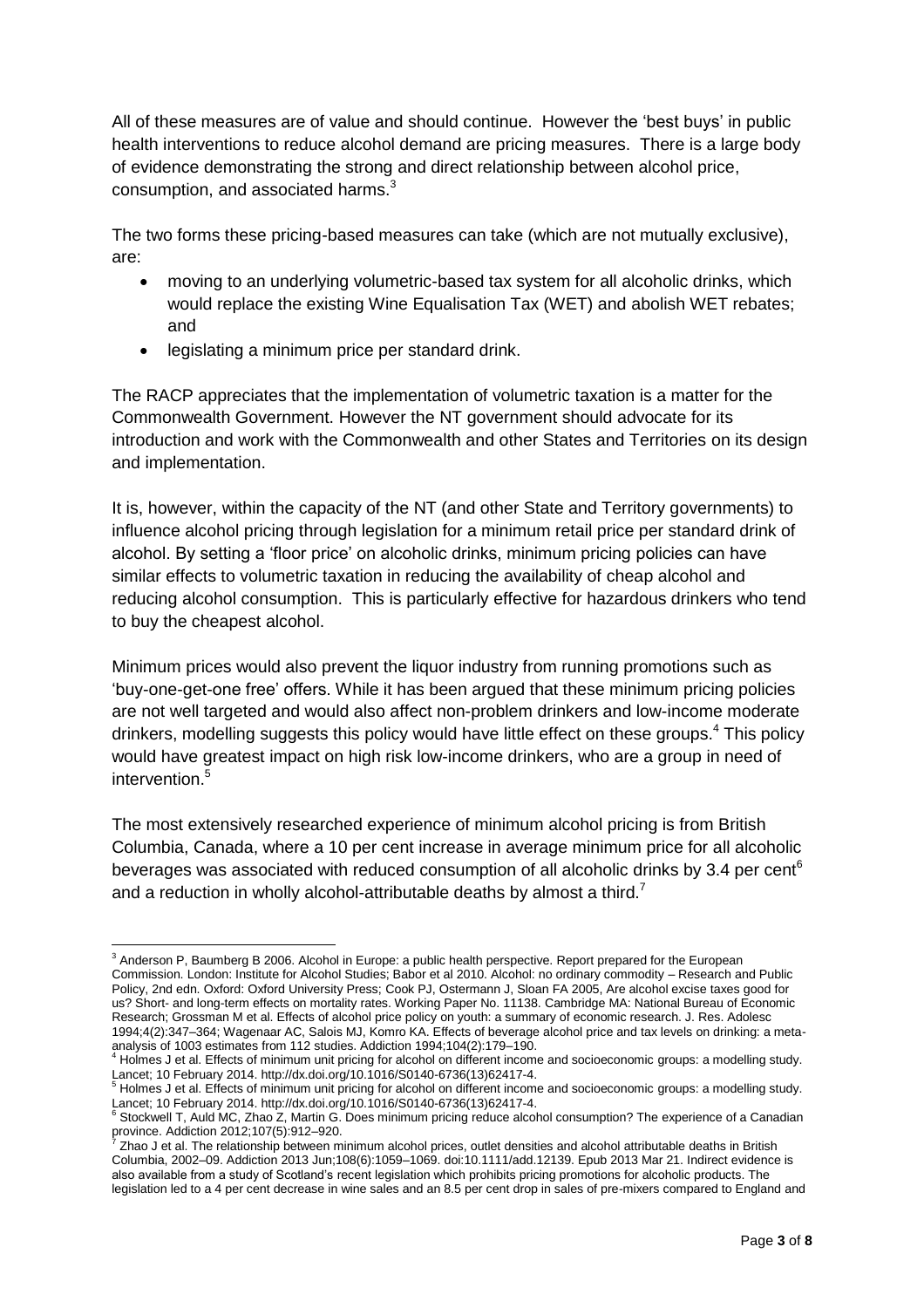The Review also seeks advice on promoting 'cultural change in relation to drinking behaviours'. Another strongly evidence based measure which simultaneously promotes cultural change while reducing demand for alcohol in the long term, is to raise the minimum purchase age for alcohol. There is substantial evidence that this can impact rates of longterm alcohol abuse and other psychological disorders related to drug and alcohol consumption.<sup>8</sup>

By implication, a higher minimum purchase age for alcohol is associated with later initiation into drinking and reduced frequency of heavy drinking. $9$  The effects of early initiation into drinking persist well past young adulthood. Evidence suggests that exposure to a younger legal purchase age is associated with a more than 30 per cent increase in the risk of a pastyear alcohol use disorder, even among respondents evaluated in their 40s and 50s, and an elevated risk for a past-year drug use disorder in middle adulthood.<sup>10</sup>

In other words, future generations that are initiated into drinking at an older age would be projected to have lower rates of alcohol use disorders. This would mean overall lower rates of demand for alcohol, as well as reduced magnitude of alcohol related harms, including harms from alcohol-fueled crime.

The RACP recommends that the NT Government also consider banning alcohol advertising on public transport. The harmful impact of alcohol advertising on young people is welldocumented. Research has shown that exposure to alcohol marketing leads to children starting to drink at a younger age, regular young drinkers becoming prone to binge drinking, and established young drinkers consuming alcohol at harmful levels.<sup>11</sup> This ban is recommended by both the World Health Organization<sup>12</sup> and the Alcohol Advertising Review Board,<sup>13</sup> and is consistent with measures adopted in South Australia and the ACT.

 $\overline{a}$ 

Wales where the legislation did not apply. See NHS Health Scotland 2013. Monitoring and evaluating Scotland's Alcohol Strategy: the impact of the Alcohol Act on off-trade alcohol sales in Scotland.<br><sup>8</sup> Plunk, AD, Cavazos-Rehg P, Bierut LJ, Crucza RA. The persistent effects of minimum legal drinking age laws on drinking

patterns later in life. Alcohol Clin Exp Res. 2013 Mar;37(3):463–469; Cook PJ, Moore MJ, Environment and persistence in youthful drinking patterns. In J Gruber (ed.). Risky behavior among youths: an economic analysis. Chicago: University of Chicago Press; 2001, pp. 375–437; Dee TS. State alcohol policies, teen drinking, and traffic fatalities. Journal of Political Economics 1999;72(2):289–315; O'Malley P, Wagenaar A. Effects of minimum drinking age laws on alcohol use, related behavior and traffic crash involvement among American youth. J Stud Alcohol.1991;52:478–491; Norberg K. et al. Long term effects of minimum drinking age laws on past-year alcohol and drug use disorders. Alcohol Clin Exp Res. 2009 December;33(12):2180–2190; Birkmayer J, Hemenway D. Minimum-age drinking laws and youth suicide, 1970–1990. Am J

Public Health 1999;89:1365–1368.<br><sup>9</sup> Cook PJ, Moore MJ. Environment and persistence in youthful drinking patterns. In J Gruber (ed.). Risky behavior among youths: an economic analysis. Chicago: University of Chicago Press; 2001, pp.375–437; Dee TS. State alcohol policies, teen drinking, and traffic fatalities. Journal of Political Economics 1999;72(2):289–315; O'Malley P, Wagenaar A. Effects of minimum drinking age laws on alcohol use, related behaviour and traffic crash involvement among American youth. J Stud Alcohol

<sup>1991;52:478–491.</sup> <sup>10</sup> Norberg K, Bierut LJ, Crucza RA. Long term effects of minimum drinking age laws on past-year

alcohol and drug use disorders. Alcohol Clin Exp Res. 2009 Dec;33(12):2180–2190.

 $1$  Academy of Medical Sciences. Calling time: the nation's drinking as a major health issue. A report from the Academy of

Medical Sciences. London; 2004.<br><sup>12</sup> WHO Expert Committee on Problems Related to Alcohol Consumption, Second Report. WHO Technical Report Series 944, p47. Available at <u>http://www.who.int/substance\_abuse/expert\_committee\_alcohol/en/</u>.<br><sup>13</sup> Alcohol Advertising Review Board Content and Placement Code, available at

[http://www.alcoholadreview.com.au/resources/Alcohol-Advertising-Review-Board-Content-and-Placement-Code-July-2012.pdf.](http://www.alcoholadreview.com.au/resources/Alcohol-Advertising-Review-Board-Content-and-Placement-Code-July-2012.pdf)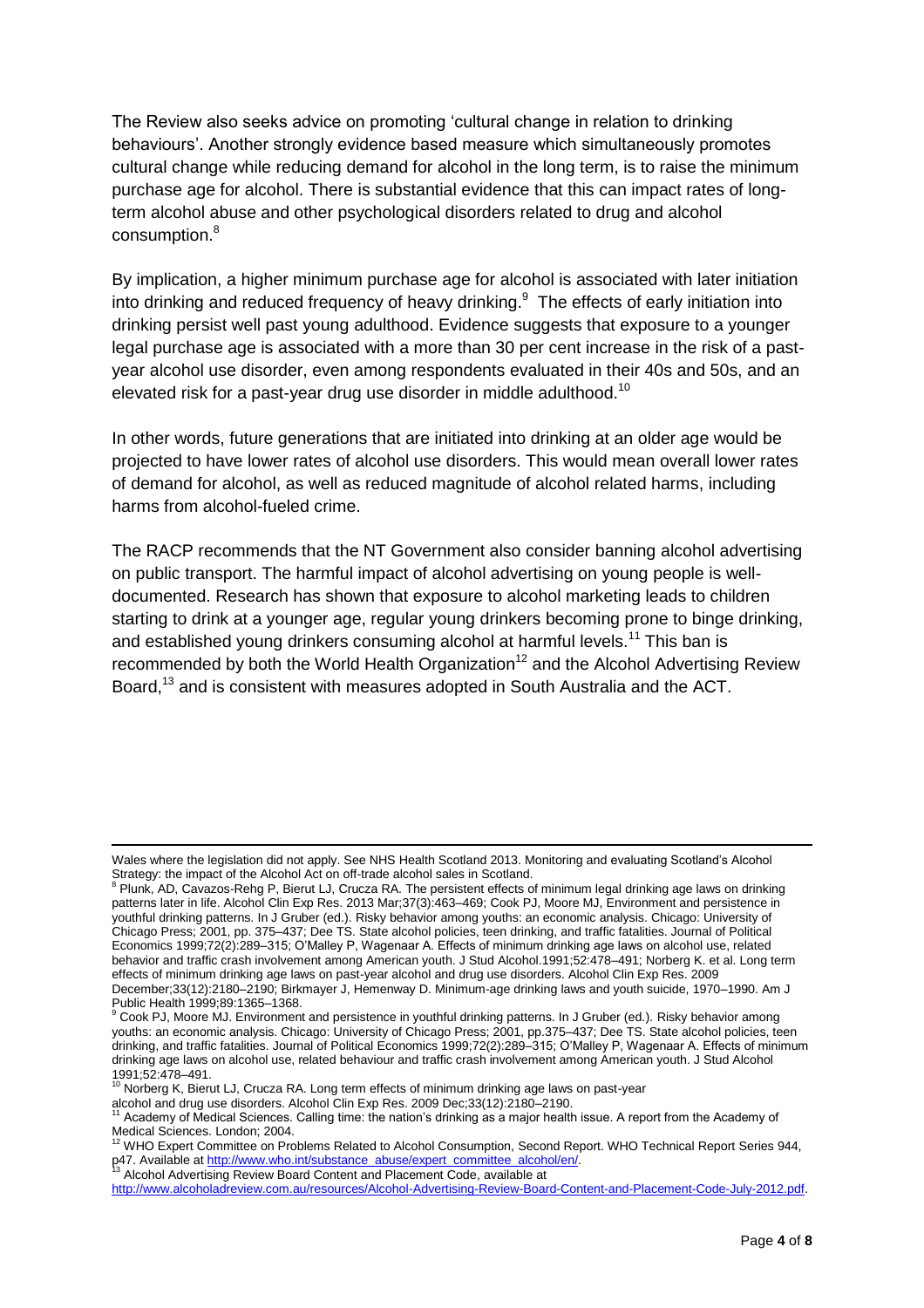### **Density and size restrictions on alcohol outlets**

The RACP strongly supports changes to include the density of existing alcohol trading outlets as a key consideration in the decision making process for approving or denying an application for a new alcohol outlet.

A recent review of available studies concluded that 'regulation of alcohol outlet density may be a useful public health tool for the reduction of excessive alcohol consumption and related harms'.<sup>14</sup> There is a large body of evidence linking the density of outlets with the incidence of high risk drinking, including teenage binge drinking,<sup>15</sup> illegal underage purchasing of alcohol,<sup>16</sup> and secondary supply of alcohol to adolescents;<sup>17</sup> as well as various forms of alcohol-related harms.<sup>18</sup> These relationships apply to both on license and off license outlets. For example, a Victorian study has estimated that a 10 per cent increase in general license rates in one area increases assault rates by 0.6 per cent, while a 10 per cent increase in offlicence rates increases assault rates by 0.8 per cent.<sup>19</sup> One reason for this relationship is that outlet density means increased competition between outlets, including the discounting of alcohol products,<sup>20</sup> with prices lower in areas with a higher density of liquor outlets.<sup>21</sup>

Two main approaches for regulating outlet density have been adopted internationally. In the UK, local authorities can designate 'saturation zones' within licensing policies, meaning no new licensed premises are permitted in that area.<sup>22</sup> Alternatively, cluster controls can be established, which prohibit new liquor licences if they are within a given distance from licensed premises of the same category. This approach has been adopted in the UK, Paris and New York.<sup>23</sup>

The RACP urges the NT government to give serious consideration to these options being incorporated into the decision making for additional licence applications.

Rowland B, Toumbourou JW, Livingston M. The association of alcohol outlet density with illegal underage adolescent purchasing of alcohol. Journal of Adolescent Health 2015;56(2):146–152. http://dx.doi.org/10.1016/j.jadohealth.2014.08.005.

 $\overline{\phantom{a}}$ <sup>14</sup> Campbell CA et al. The effectiveness of limiting alcohol outlet density as a means of reducing excessive alcohol consumption and alcohol-related harms. *Am J Prev Med* 2009;37(6):556–569.

Livingston AM, Laslett AM, Dietze P. Individual and community correlates of young people's

high-risk drinking in Victoria, Australia. Drug Alcohol Depend. 2008 Dec;98(3):241–248; McKetin R, Livingston M, Chalmers J, Bright D. The role of off-licence outlets in binge drinking: a survey of drinking practices last Saturday night among young adults in Australia. Drug and Alcohol Review 2014;33(1):51–58[. http://dx.doi.org/10.1111/dar.12073;](http://dx.doi.org/10.1111/dar.12073) Rowland B et al. Associations between alcohol outlet densities and adolescent alcohol consumption: a study in Australian students. Addictive Behaviors 2014;39(1):282–288[. http://dx.doi.org/10.1016/j.addbeh.2013.10.001;](http://dx.doi.org/10.1016/j.addbeh.2013.10.001) Huckle T et al. Density of alcohol outlets and teenage drinking: living in an alcogenic environment is associated with higher consumption in a metropolitan setting. Addiction 2008 Oct;103(10):1614–1621

Rowland B, Toumbourou JW, Satyen L, Livingston M, Williams J. The relationship between the density of alcohol outlets and parental supply of alcohol to adolescents. Addictive Behaviors 2014;39(12):1898–1903.

http://dx.doi.org/10.1016/j.addbeh.2014.07.025.<br><sup>18</sup> Donnelley N et al. Liquor outlet concentrations and alcohol-related neighbourhood problems. Sydney: Bureau of Crime Statistics and Research, Sydney; 2006; Chikritzhs P, Catalano P, Pascal R, Henrickson N. Predicting alcohol-related harms from licensed density: a feasibility study. Hobart: National Drug Law Enforcement Research Fund: 2007, pp. x–xv; Gruenewald P. Ecological models of alcohol outlets and violent assaults: crime potentials and geospatial analysis. Addiction 2006;101(5):666–677<br><sup>19</sup> Livinast

Livingston M. A longitudinal analysis of alcohol outlet density and assault. Alcoholism: Clinical & Experimental Research 2008;32(6):1074–1079.

 $2^{\circ}$  New Zealand Law Commission. Alcohol in our lives: curbing the harm. Final report: 2010.

<sup>21</sup> Cameron M et al. The impacts of liquor outlets in Manukai City. Research Report No. 3. Wellington: Alcohol Advisory Council

of New Zealand.<br><sup>22</sup> Hadfield P, Measham F. A review of nightlife and crime in England and Wales. In P Hadfield (ed.). Nightlife and crime: social order and governance in international perspective. New York: Oxford University Press; 2009.<br><sup>23</sup> Code de La Sante Publique Article L3335-1 and L3335-2.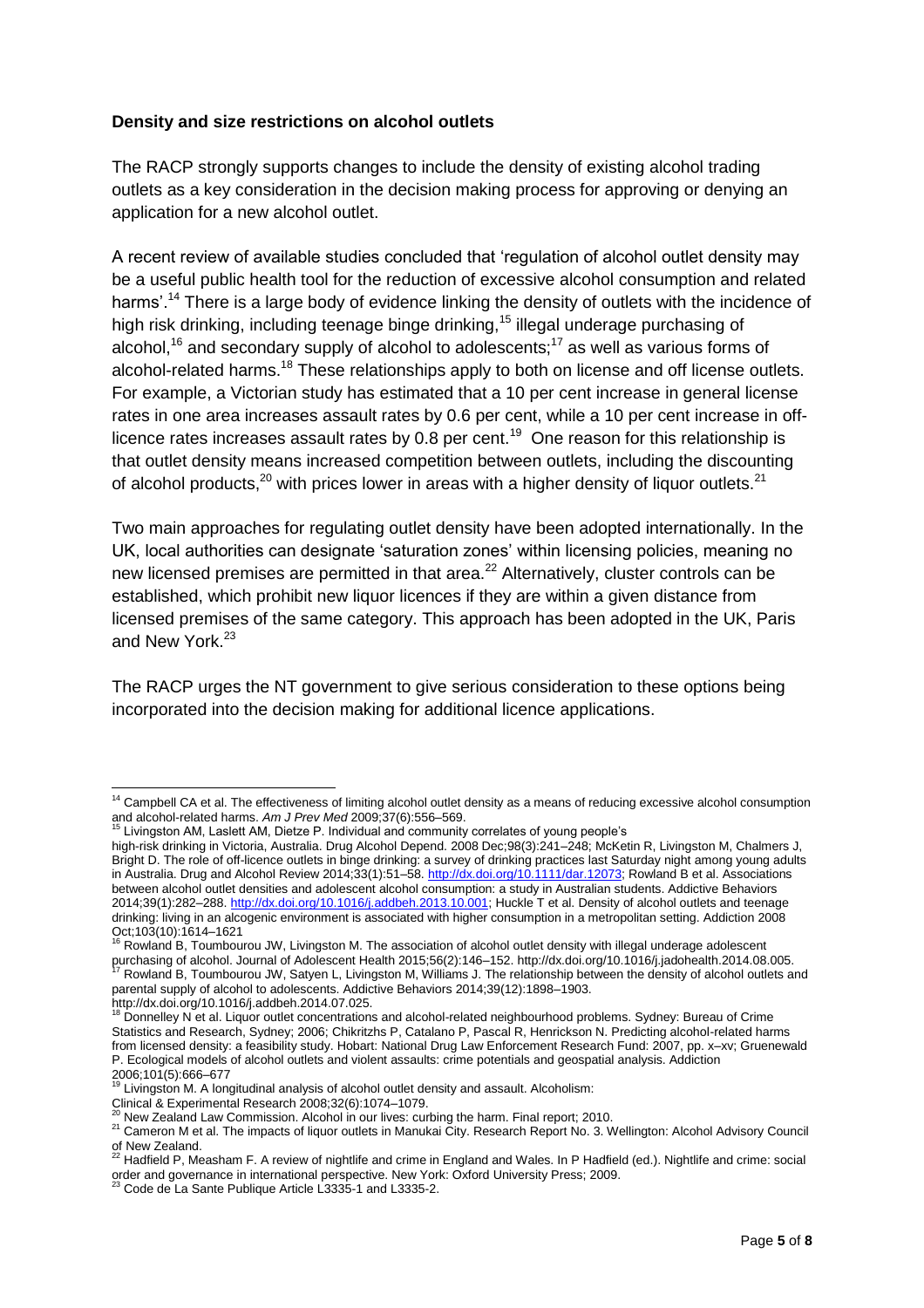## **Current NT harm reduction measures**

Existing alcohol harm reduction measures in the Northern Territory highlighted in the Issues Paper include the implementation of a Banned Drinker Register, funding for sobering up shelters, funding for treatment services (including the development of a remote workforce program to support these services), development and implementation of plans to address foetal alcohol spectrum disorders (FASD) and various other measures aimed at domestic violence services and public housing safety.

Of these measures, the RACP's comments will focus on the proposals on the development and implementation of plans to address FASD, and to provide appropriate treatment programs and fund a workforce program to treat those in remote communities. The RACP holds that these are two of the most important areas in which to invest.

We welcome the NT Government's commitment to respond to the recommendations of the Select Committee on Action to Prevent Foetal Alcohol Spectrum Disorder.

Available data indicates that parts of the NT have among the highest rates of FAS and FASD in Australia. For instance, a study in the Top End found a birth prevalence of FAS of 0.68 per 1,000 live births, with a higher rate in Aboriginal and Torres Strait Islander children (1.9 per 1,000 Indigenous live births).<sup>24</sup> Clinicians estimate that the prevalence of FAS may be as high as 15 per 1,000 children among Aboriginal and Torres Strait Islander communities in far north Queensland.<sup>25</sup>

Elements of an appropriate FASD prevention strategy would include the following:

- educating communities, particularly high-risk communities, on the harms of alcohol use in pregnancy;
- educating and supporting health professionals to provide primary care, specialised services for women, and antenatal care;
- establishing specialist multidisciplinary clinics;

 $\overline{\phantom{a}}$ 

- ensuring better dissemination of national NHMRC guidelines on alcohol use in pregnancy to health professionals and the general public, for instance through GP clinics; and
- providing routine screening and early interventions for pregnant women who misuse alcohol or have alcohol dependency.

Elements of an appropriate strategy to facilitate improvements in early diagnosis and management of FASD should include the following:

- providing all health professionals with information and training about the potential harms of alcohol use in pregnancy and the diagnosis and management of FASD;
- investing in the establishment and training of multidisciplinary teams of health professionals to run assessment and diagnostic clinics for FASD (incorporating a train-the-trainer component and information about specialist services); and
- investing in services for the diagnosis and management of FASD.

<sup>&</sup>lt;sup>24</sup> Harris K, Bucens I. Prevalence of Fetal Alcohol Syndrome in the Top End of the Northern Territory. Journal of Paediatrics and Child Health 2003;39(7):528–533.<br><sup>25</sup> Rothstein J, Heazlewood R, Fraser M. Health of Aboriginal and Torres Strait Islander children in remote Far North

Queensland: findings of the Paediatric Outreach Service. Med J Aust 2007;186(10): 519–521.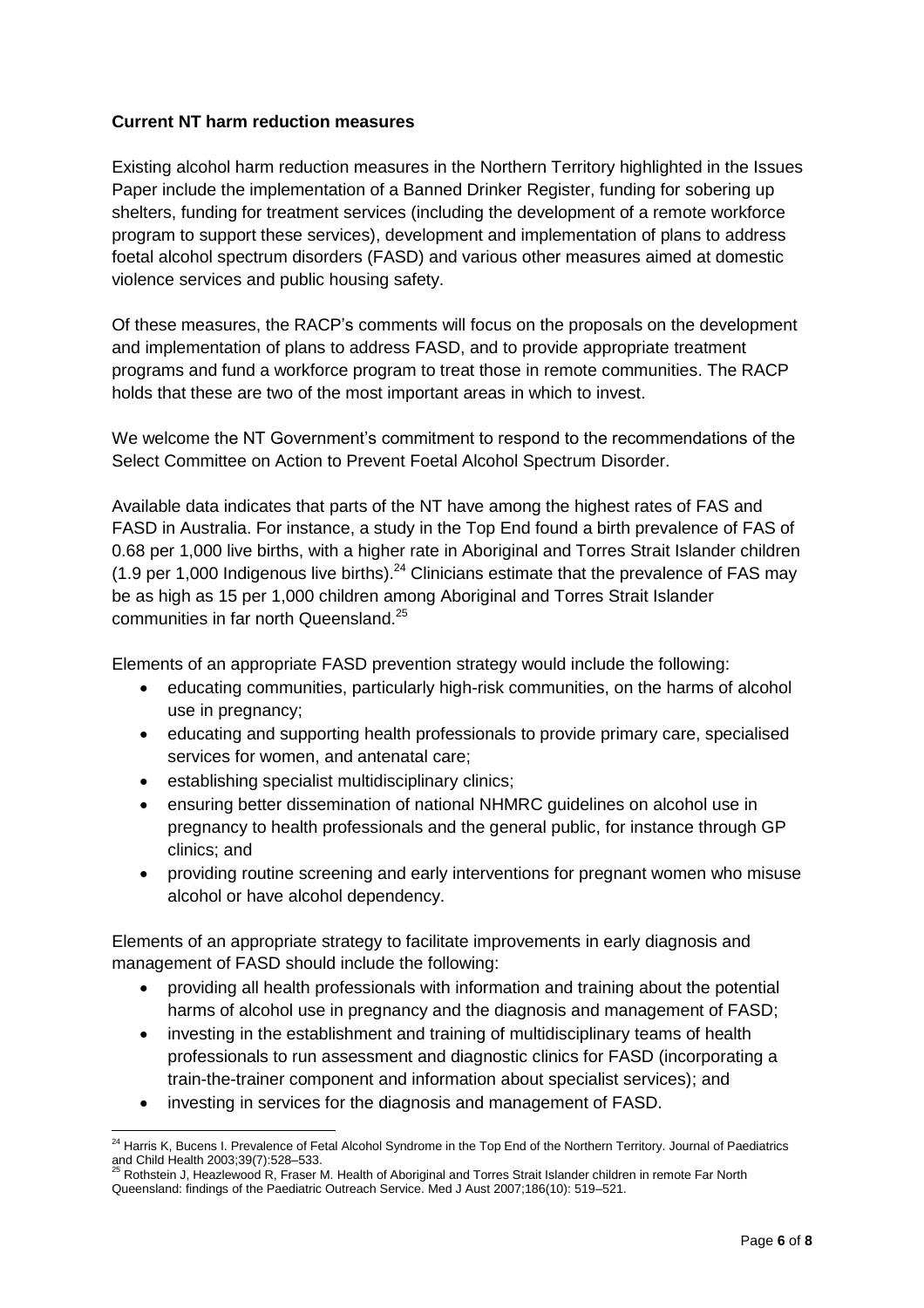The RACP also welcomes the NT Government's recognition of the importance of adequately funding treatment services and a workforce for delivering these services in remote areas, for instance through increased funding for programs such as the Remote Alcohol and Other Drugs Workforce program. This kind of targeting of services is strongly evidence based and we hope it will extend to other areas of likely under-treatment.

Studies suggest that drug and alcohol treatment services are scarce in rural Australia,<sup>26</sup> while staff of such services may not have appropriate training or support opportunities.<sup>27</sup> Australian treatment data shows that rates of utilisation of withdrawal management services are lowest in very remote (0.7 per cent) and remote areas (6 per cent) compared to those of major cities (17.7 per cent). <sup>28</sup> These low utilisation rates may be reflective of the current limited availability of alcohol and other drugs (AOD) treatment services, especially withdrawal management services, in rural areas. Thus a similar pattern of low rates of seeking treatment in the more remote areas of the NT would be expected.

Research has also identified a 'distance decay' effect whereby the number of consumers using healthcare services, including AOD services, decreases with increased distance from a service.<sup>29</sup> The underuse of withdrawal management services in these areas may reflect this. In addition to problems of distance and transport, concerns about social stigma, a culture of self-reliance and stoicism, and financial problems due to unemployment or low income may also hold back use of alcohol treatment services in these areas.  $^{30}$ 

There is also cumulative evidence of deficiencies in treatments available for Aboriginal and Torres Strait Islander people, which is particularly pertinent to the NT. For example, a recent survey of AOD centre staff found that 64 per cent of agency workers felt that Indigenous clients' needs were only partially met, and 9 per cent reported that such needs were not met at all. Workers in remote locations were significantly more likely to report a strong need for AOD services for Indigenous Australians.<sup>31</sup>

Another study of a mainstream health service found that outpatient treatment options for alcohol problems were rarely used by Aboriginal and Torres Strait Islander people, who instead tended to use emergency and inpatient services for advanced complications from

 $\overline{\phantom{a}}$  $^{26}$  Brady M, Nicholls R, Henderson G, Byrne J. The role of a rural sobering-up centre in managing alcohol-related harm to Aboriginal people in South Australia. Drug Alcohol Rev. 2006;25(3):201–206.

<sup>27</sup> Australian Government Department of Health and Ageing. A national profile of Australian Government funded Aboriginal and Torres Strait Islander substance use specific services. Canberra: Australian Government, Department of Health and Ageing; 2006.<br><sup>28</sup> Jackson H et al. Mental health problems in rural contexts: What are the barriers to seeking help from professional providers?

Australian Psychologist 2007;42(2):147–160.

<sup>29</sup> Gamm LD. Mental health and substance abuse services among rural minorities. Journal of Rural Health 2004 Summer;20(3):206–209; Rosenblum A et al. Distance traveled and cross-state commuting to opioid treatment programs in the United States. Journal of Environmental and Public Health 2011:ID948789; Zulian G et al. How are caseload and service utilisation of psychiatric services influenced by distance? A geographical approach to the study of community-based mental health services. Social Psychiatry and Psychiatric Epidemiology 2011;46(9):881–891.

<sup>&</sup>lt;sup>30</sup> Boyd C et al. Australian rural adolescents' experiences of accessing psychological help for a mental health problem. Australian Journal of Rural Health 2007;15(3):196–200; Judd FK, Humphreys JS. Mental health issues for rural and remote Australia. Australian Journal of Rural Health. 2001;9(5):254–258; Morley B et al. Improving access to and outcomes from mental health care in rural Australia. Australian Journal of Rural Health 2007;15(5):304–312; Turpin M, Bartlett H, Kavanagh D, Gallois C. Mental health issues and resources in rural and regional communities: an exploration of perceptions of service providers. Australian Journal of Rural Health 2007;15(2):131–136; Wallace C, Galloway T, McKetin R, Kelly E, Leary J. Methamphetamine use, dependence and treatment access in rural and regional North Coast of New South Wales, Australia.

Drug Alcohol Rev. 2009;28(6):592–599.<br><sup>31</sup> Roche A et al. The capacity of mainstream alcohol and drug treatment services to respond to the needs of Indigenous Australians. MJA 2009;190(10):582.